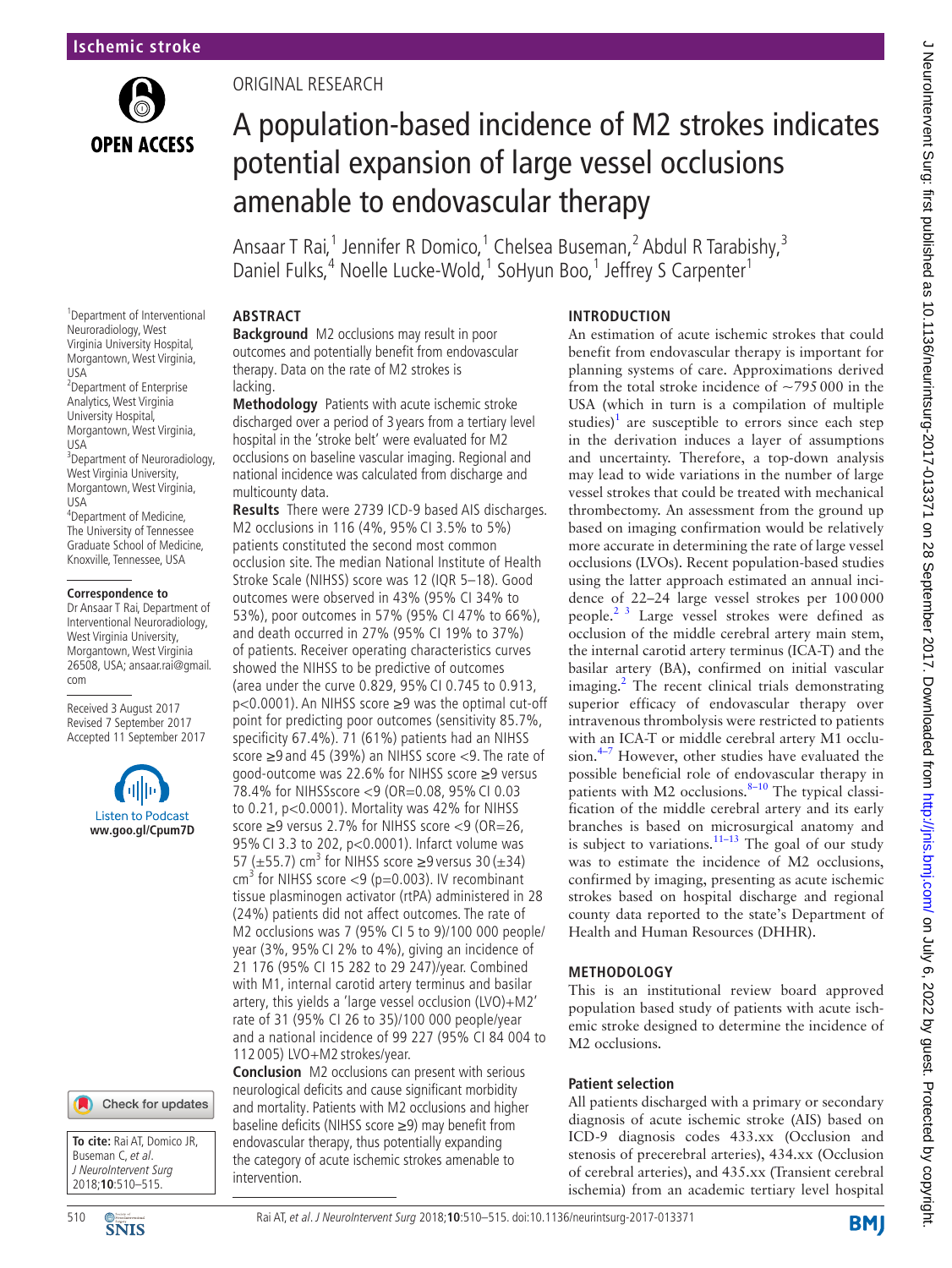in a rural setting, capturing 85% of all cases of AIS from its primary service area (PSA) over a 3-year period (March 2012 to March 2015), were evaluated for the presence of M2 occlusions based on baseline vascular imaging studies.

The 3-year study period covers a time when the center was participating in a randomized controlled trial<sup>[6](#page-5-5)</sup> comparing endovascular therapy after IV recombinant tissue plasminogen activator (rtPA) with IV rtPA alone and was thus offering treatment only in the setting of the clinical trial. Thus M2 occlusions were excluded from endovascular therapy. However, eligible patients did receive intravenous thrombolysis with rtPA.

#### **Imaging parameters**

The majority (91%) of patients were screened with CT imaging. A 'stroke protocol' CT scan that includes a non-contrast CT scan, CT angiography (CTA), and CT perfusion is typically performed on a 320-slice multidetector CT scanner (Toshiba Aquilion ONE ViSION, Toshiba Medical, Tustin, California, USA) capable of whole brain volumetric perfusion CT (V-PCT) sequences and CTA. Following non-contrast CT, single-phase spiral CTA is performed from the aortic arch to the cranial vertex (120 kV, 120 mA, rotation time 0.3 s, pitch 0.6, collimation  $2 \times 64 \times 0.6$  mm) with 50–70 mL of contrast medium injected at 4 mL/s through a large antecubital vein, followed by a 30mL saline chaser at 3 mL/s. The V-PCT sequence consists of 19 consecutive volumetric acquisitions of the brain (160mm in the z-axis, 7s delay after the start of contrast medium injection, 55s total imaging duration, 80 kV, 150–300 mA, rotation time 0.3s). A 50mL bolus of contrast medium—that is, Isovue-370 (Bracco, Milan, Italy) is used at a flow rate of 4 mL/s. Immediate post-processing is performed on a Vitrea perfusion package (Vital Images Inc, Minnetonka, Minnesota, USA) with a singular value deconvolution algorithm. The consecutive volumetric acquisitions are also used to create time-resolved angiographic images.

The MRI stroke protocol is performed on a 3 T unit and consists of diffusion-weighted acquisition (resulting in  $b=0$ , b=1000, and apparent diffusion coefficient maps), gradient-echo blood sensitive sequence, intracranial magnetic resonance angiography, and arterial spin labeling perfusion imaging.

Optional sequences, which are applied in certain circumstances, include extracranial magnetic resonance angiography (three-dimensional time-of-flight) and T2-weighted fluid attenuated inversion recovery imaging.

All patients, regardless of the stroke severity, received the baseline imaging study. The time from symptom onset to presentation and the time from hospital arrival to imaging were recorded and analyzed.

#### **Imaging analysis**

 A total of 2798 patients with a primary or secondary diagnosis of AIS were discharged from hospital over the 3-year period. A baseline vascular imaging study was available in 2739 (98%) patients, who formed the primary cohort for this analysis. The occlusion site was determined on the admission CT angiogram in 2490 (91%) and an MR angiogram in 249 (9%) patients. In patients with a proximal M2 occlusion, designation of the occluded branch (eg, superior or inferior division) was determined by consensus between two experienced neuroradiologists, based on previously published anatomical studies describing the middle cerebral artery and its branches[.11 13 14](#page-5-4) Volumetric data from a follow-up MRI or CT study performed within a week were used to calculate the infarct volume, which served as a marker for final ischemic injury. Examples of acutely occluded superior and inferior divisions are given in figure [1 and 2,](#page-1-0) respectively.

#### **Estimating the incidence of M2 occlusions**

The incidence of M2 occlusions was calculated for the hospital's four-county PSA with a 2013 population of 210000. The total hospital discharges from each county are reported to the state's DHHR. The hospital captured 85% of these from its PSA in 2013, and county data accounted for the remaining 15%. From these data an annual rate of M2 occlusions per 100000 people was determined. Using the 2016 US population (as of December 31, 2016) of ~324 000 000 [\(https://www.](https://www.census.gov/popclock/) [census.gov/popclock/](https://www.census.gov/popclock/)), we used our results to generate rates and ranges of annual M2 incidence nationally. This was based on similar methodology using regional data to derive national



<span id="page-1-0"></span>**Figure 1** Acute occlusion of a left superior division. The first column shows axial and sagittal multiple intensity projection images localizing the occluded superior division (white arrows). The second column shows abnormal time-to-peak perfusion maps (axial, coronal, sagittal) highlighting the ischemic territory corresponding to the occluded superior division. The third column shows non-contrast CT (axial, coronal, sagittal) images obtained after 24 hours showing a large acute infarct involving the superior division and corresponding to the time-to-peak maps.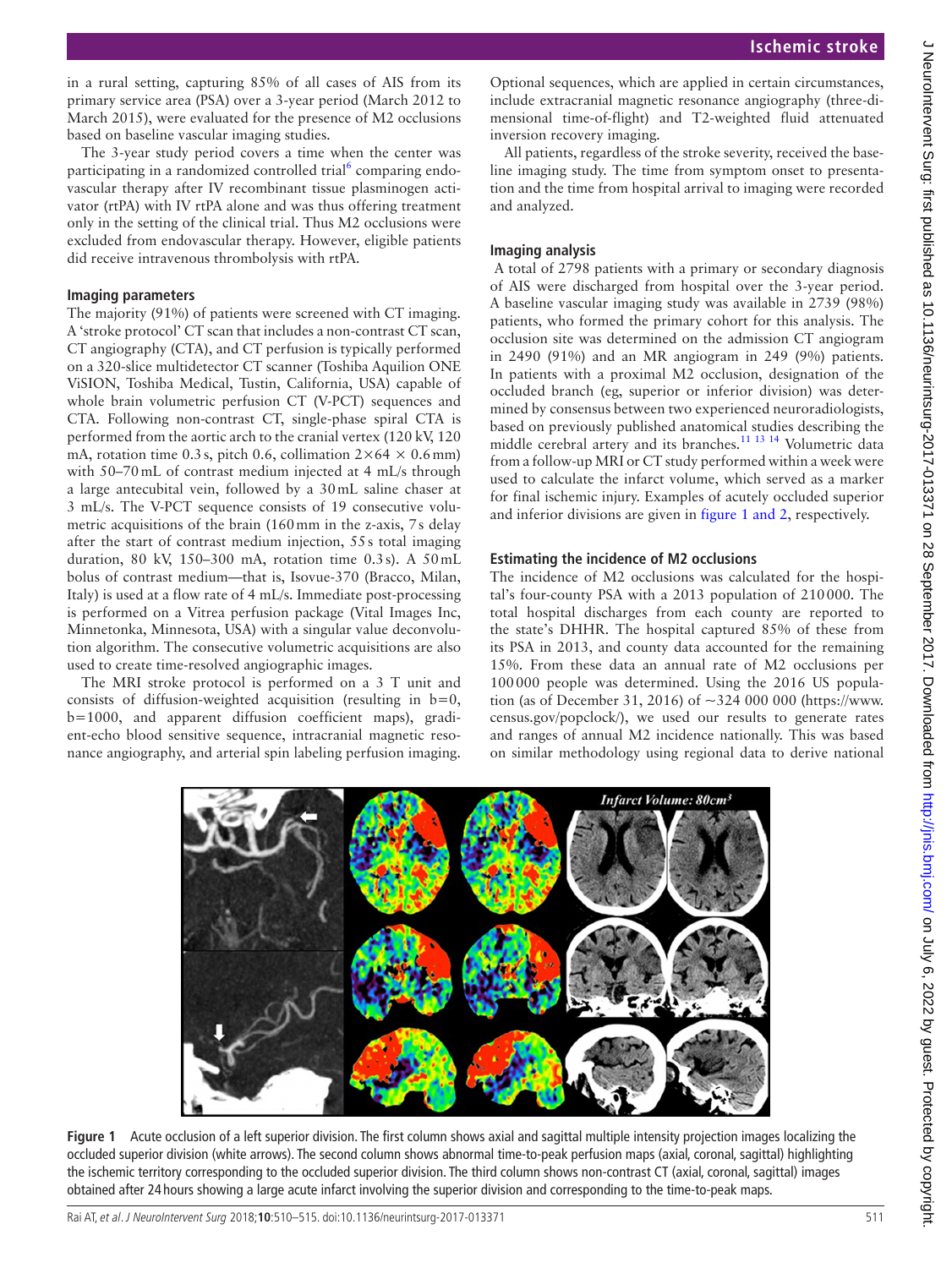

**Figure 2** Acute occlusion of a left inferior division. The first column shows axial and coronal multiple intensity projection images localizing the occluded inferior division (white arrows). The second column shows abnormal time-to-peak perfusion maps (axial, coronal, sagittal) highlighting the ischemic territory corresponding to the occluded inferior division. The third column shows volumetric diffusion-weighted images (axial, coronal, sagittal) from an MRI examination performed after 48 hours showing a large acute infarct involving the inferior division and corresponding to the time-to-peak maps.

incidence<sup>15</sup> and estimating total stroke numbers ( $\sim$ 795000).<sup>12 15</sup> The rates of M2 occlusions from our study were combined with the previously published rate of large vessel strokes from the same data<sup>[2](#page-5-1)</sup> to estimate an incidence of LVOs that included ICA-T, M1, BA, and M2 arteries.

The rate of the total number of AIS derived from these data was compared with the 87% rate of AIS among all strokes  $(795\ 000)^1$  $(795\ 000)^1$  to serve as an internal reference and marker for assessing the accuracy of results in the face of racial/ethnic differences between the population under study and the national population. The presenting National Institute of Health Stroke Scale (NIHSS) score was recorded as a function of stroke severity and was correlated with the 90-day clinical outcome based on the modified Rankin Scale (mRS) score, with an mRS score of 0–2 representing a good outcome.

#### **Statistical analysis**

The patient demographics and stratification based on time and imaging are described and compared. All data analysis was performed using JMP statistical software, V.11 (SAS Institute Inc., Cary, North Carolina, USA). The significance of simple bivariate associations was assessed using Fisher's exact test for categorical variables, Student's t test for continuous variables, or logistic regression, as appropriate. We also generated receiver operating characteristics (ROC) curves and calculated the area under the curve (AUC) and 95% confidence intervals, with NIHSS score as the test variable and poor outcome as the response. An optimal cut-off point of the NIHSS score with associated sensitivity, specificity, and positive and negative predictive values was determined for predicting poor outcome. We then dichotomized the NIHSS score based on the optimal cut-off point and compared clinical outcomes, mortality and infarct volumes for a score above and below the cut-off value.

#### **Results**

 A total of 2739 patients had a discharge diagnosis of AIS based on the ICD codes described above. The mean age for the entire cohort was 67 ( $\pm 16$ ) years and 1418 (52%) of these were female. The overwhelming majority of patients—that is, 2118

(77%, 95%CI 76% to 79%) did not have an identifiable vascular occlusion on initial imaging. There were 324 (12%, 95%CI 11% to 13%) patients with a LVO (M1, ICA-T, or BA) and 297 (11%, 95%CI 10% to 12%) patients with a small vessel occlusion. The distribution of occlusion sites [\(figure](#page-3-0) 3) shows that proximal M2 occlusions observed in 116 (4.2%, 95%CI 3.5% to 5%) patients constituted the second most common location (after M1) among all AIS discharges. The inferior division was occluded in 62 (53%, 95%CI 44% to 62%) patients and the superior division in 54 (47%, 95%CI 38% to 56%) patients.

The baseline characteristics for patients with an M2 occlusion are given in [table](#page-3-1) 1.

Clinical outcome data were available for 99 (85%) patients. A good outcome (mRS score 0–2) was seen in 43 (43%, 95% CI 34% to 53%) and a poor outcome in 56 (57%, 95% CI 47% to 66%) patients. The median NIHSS score was 15 (IQR 11–21) in patients with a poor outcome versus 5 (IQR 3–12) in those with a good outcome  $(p<0.0001)$ . The AUC of the ROC curve for predicting a poor outcome was 0.829 (95% CI  $0.745$  to  $0.913$ ,  $p<0.0001$ ). The optimal cut-off point for the NIHSS in predicting a poor outcome was an NIHSS score of 9 with a sensitivity of 85.7% (95% CI 76.5% to 94.9%), specificity of 67.4% (95% CI 53.4% to 81.4%), positive predictive value of 77.4% (95% CI 67% to 87.8%), and negative predictive value of 78.4% (95% CI 65.1% to 91.6%). The NIHSS was then dichotomized based on this cut-off value of 9. There were 71 (61%) patients with an NIHSS score ≥9 and 45 (39%) with an NIHSS score <9. Among patients with an NIHSS score  $\geq 9$ , a good outcome was seen in only 14/62 (22.6%) patients versus a good outcome in 29/37 (78.4%) patients with an NIHSS score  $\leq$ 9 (OR=0.08, 95 CI 0.03 to 0.21, p<0.0001). Presenting NIHSS score correlated with the final infarct volume; for patients with an NIHSS score ≥9 the infarct volume was  $57 (\pm 55.7)$  cm<sup>3</sup> versus 30 ( $\pm 34$ ) cm<sup>3</sup> for patients with NIHSS score  $\langle 9 \rangle$  (p=0.003). Infarct volume also correlated with clinical outcomes; in patients with a good outcome the infarct volume was  $21 (\pm 25)$  cm<sup>3</sup> versus an infarct volume of 59 ( $\pm$ 48) cm<sup>3</sup> in patients with poor outcome (p<0.0001). Overall mortality was observed in 27/99 (27.2%)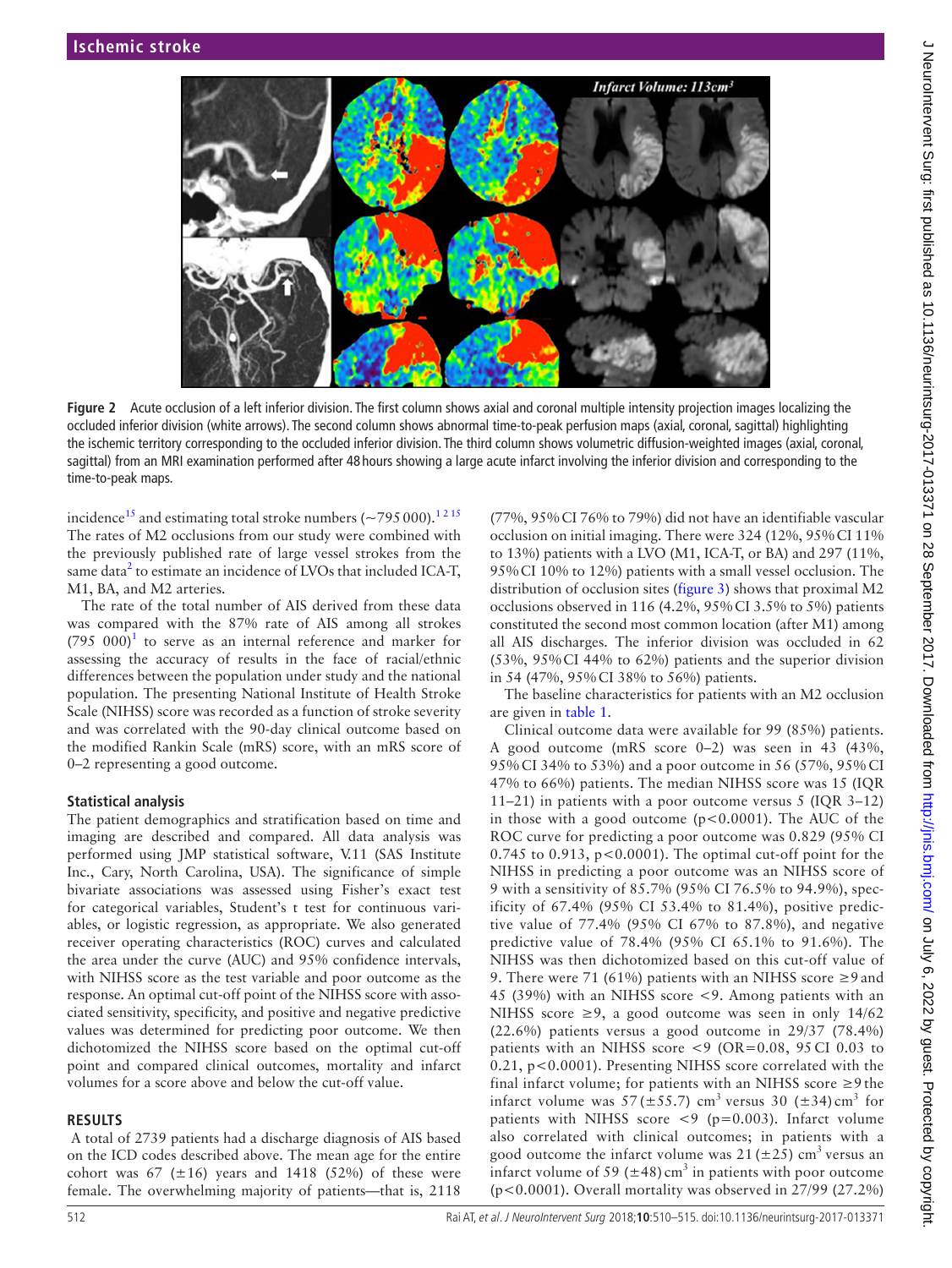

<span id="page-3-0"></span>**Figure 3** The chart shows distribution of all vascular occlusion sites (n=619). The rate given above each bar is n (%, 95 CI) based on the entire sample (n=2739).

patients. Among patients presenting with an NIHSS score  $\geq 9$ , death occurred in 26/62 (42%) and for patients with NIHSS score  $\leq$ 9, death occurred in only 1/37 (2.7%) patient (OR=26, 95% CI 3.3 to 202, p<0.0001). Intravenous rtPA was administered in 28 (24%) patients with an M2 occlusion. Of the 30 patients who were transferred from another hospital [\(table](#page-3-1) 1) only two received IV rtPA before transfer. One of them with an initial NIHSS score of 3 had a good outcome, the second

<span id="page-3-1"></span>

| Baseline characteristics of patients presenting with an M2<br>Table 1<br>occlusion                                       |                         |  |  |
|--------------------------------------------------------------------------------------------------------------------------|-------------------------|--|--|
| <b>Characteristics</b>                                                                                                   | $M2$ occlusions (n=116) |  |  |
| Age (years), mean (SD)                                                                                                   | 71(15)                  |  |  |
| Female patients, n (%)                                                                                                   | 73 (63)                 |  |  |
| NIHSS, median (IQR)                                                                                                      | $12(5-18)$              |  |  |
| Diabetes, n (%)                                                                                                          | 34 (29)                 |  |  |
| Hypertension, n (%)                                                                                                      | 99 (85)                 |  |  |
| Hyperlipidemia, n (%)                                                                                                    | 66 (57)                 |  |  |
| Atrial fibrillation, n (%)                                                                                               | 48 (41)                 |  |  |
| Tobacco use, n (%)                                                                                                       | 50 (43)                 |  |  |
| Onset to ER, (h:min), median (IQR)                                                                                       | $3:50(1:59 - 8:28)$     |  |  |
| ER to imaging (h:min), median (IQR)                                                                                      | $0:24(0:15-1:14)$       |  |  |
| Transfer from another hospital, n (%)                                                                                    | 30(26)                  |  |  |
| IV rtPA, $n$ $(\%)$                                                                                                      | 28 (24)                 |  |  |
| Length of stay (days), median (IQR)                                                                                      | $65(2-7)$               |  |  |
| ER, emergency room; NIHSS, National Institute of Health Stroke Scale; rtPA,<br>recombinant tissue plasminogen activator. |                         |  |  |

patient with an initial NIHSS score of 22 had a poor outcome. There was no difference in outcomes based on IV rtPA administration; however, it is important to note that the study was neither designed nor powered to assess the treatment effect of IV rtPA.

#### **Estimating the annual incidence of M2 occlusions**

There were 1157 patients from the hospital's PSA with an ICD-9 discharge diagnosis of AIS. M2 occlusions observed in 35 patients in this cohort accounted for 3% (95% CI 2% to 4%) of all admissions. Based on the discharge data reported by each county in the PSA to the DHHR, the hospital accounted for 85% of all stroke discharges in the four-county PSA. The remaining 15% were obtained from county data, which yielded 1361 AIS discharges over the 3-year study period. The national incidence of all AIS was estimated at 700034 ischemic strokes per year, which is slightly higher than the 691650 derived from the 87% AIS rate among all strokes.<sup>[1](#page-5-0)</sup> Based on the incidence of *imaging-confirmed* M2 occlusions in this population we estimated the annual incidence per 100000 people within our PSA and used the 2016 US population data to estimate a national incidence ([table](#page-4-0) 2).

Based on the previously published estimated incidence of 24 (95% CI [2](#page-5-1)0 to 28) large vessel strokes per 100000 person-years<sup>2</sup> from the same dataset, addition of all proximal M2 occlusions to the M1, ICA-T and BA occlusions resulted in 164 (14%, 95%CI 12% to 16%) 'LVO +M2' strokes among all AIS discharges from the hospital's PSA. The rate and incidence of LVO plus all M2 occlusions were derived at the regional and national level using the 2016 US population ([table](#page-4-1) 3).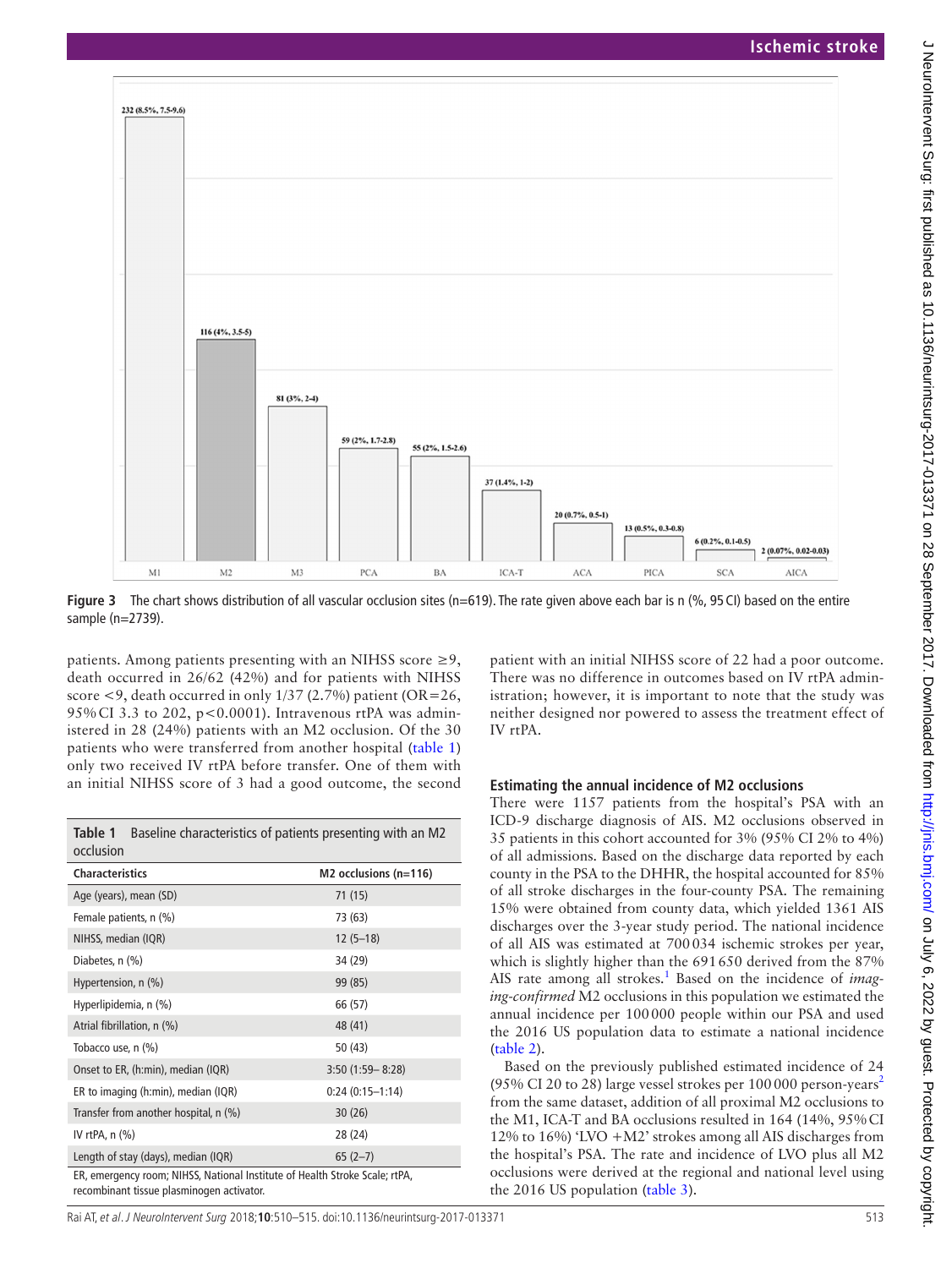<span id="page-4-0"></span>**Table 2** First row: the cumulative 3-year rate of acute ischemic strokes (AIS) and all M2 occlusions (3%, 95%CI 2 to 4) in the hospital's four-county primary service area (PSA) with a population of 210 000. Second row: the annual incidence of AIS and M2 occlusions per 100 000 people in the PSA. Third row: the results extended to the US population for 2016 to generate an annual national incidence of M2 occlusions per 100 000 people

|                                 | All AIS, n | M2, n (95% CI)            |
|---------------------------------|------------|---------------------------|
| PSA 3-year cumulative           | 1361       | 41 (30 to 57)             |
| PSA incidence/100 000/year      | 216        | 7(5 to 9)                 |
| USA 2016 population 324 000 000 | 700034     | 21 176 (15 282 to 29 247) |

#### **Discussion**

This study estimates a national incidence of 700034 acute ischemic strokes annually (based on the 2016 US population), which is similar to, although slightly higher than, the 691650 estimate derived from the  $\sim$ 795000 total strokes using the 87% ischemic stroke rate.<sup>[1](#page-5-0)</sup> The similarity of the incidences provides an internal check for assessing the validity of these estimates. The slightly higher estimate in this analysis might be due to the higher than national average of stroke and cardiovascular disease in the population under study despite the potential differences in racial makeup.<sup>1</sup> The strength of the study lies in the baseline vascular imaging assessment of the occlusion site among all ICD-9 defined AIS discharges from a geographic population served by one large hospital system. This ground-up methodology based on confirmation of occlusion site may be more reliable than a top-down approach starting from the total stroke numbers. The rationale for using ICD-9 discharge data and not emergency room admission numbers for suspected stroke is to allow for homogeneity in analysis and also to provide a consistent variable that can be used by other centers or studies for comparative analyses. The rate of M2 occlusions was 7 (95% CI 5 to 9)/100 000 people/ year or 3% (95% CI 2% to 4%) of all AIS discharges, yielding an annual incidence of 21 176 (15 282–29 247)M2 strokes nationally. As such M2 branches followed the main stem M1 as the most common occlusion site. This may be because an M2 branch is a downstream continuum of the middle cerebral artery where, possibly, owing to flow dynamics, most of the embolic clots end up.

The median NIHSS score of 12 (IQR 5–18) indicates that M2 occlusions can present with significant neurological deficits. The ROC analysis for NIHSS in predicting outcomes yielded an NIHSS score of 9 as the optimal cut-off point for predicting a poor outcome. A dichotomized NIHSS in this analysis showed that patients with an M2 occlusion and an NIHSS score of  $\geq$ 9 had significantly worse outcomes than those with an NIHSS score of <9. This NIHSS cut-off point is higher than the current

<span id="page-4-1"></span>**Table 3** First row: the cumulative 3-year rate of acute ischemic strokes (AIS) and large vessel occlusions (LVOs) plus all M2 occlusions in the hospital's four-county primary service area (PSA) with a population of 210 000. Second row: the annual incidence of AIS and 'LVO plus M2' occlusions per 100 000 people in the PSA. Third row: the results extended to the US population for 2016 to generate an annual national incidence of 'LVO plus M2' occlusions

|                                 | All AIS, n | LVO+M2, n (95% CI)         |
|---------------------------------|------------|----------------------------|
| PSA 3 year cumulative           | 1361       | 193 (163 to 218)           |
| PSA incidence/100 000/year      | 216        | 31 (26 to 35)              |
| USA 2016 population 324 000 000 | 700 034    | 99 227 (84 004 to 112 005) |
|                                 |            |                            |

Administration of IV rtPA in this study did not affect outcomes but, as noted, the analysis was not designed or powered to detect this difference. A good outcome rate of 43% for untreated M2 occlusions in this study is similar to the 40% reported previously with a similar severity of NIHSS at presentation<sup>17</sup> and slightly lower than the 54% good outcome rate in another study but with lower median presenting NIHSS.<sup>18</sup> A good outcome rate of 48% has been reported in patients treated with IV rtPA.[19](#page-5-10) Endovascular treatment of M2 occlusions has been shown to be technically feasible and safe.<sup>[8 9](#page-5-3)</sup> One previous study has also shown it to be better than IV thrombolysis alone—76% good outcomes for endovascular therapy versus 47.8% for IV throm-bolysis (p=0.01, OR=3[.5](#page-5-11), 95% CI 1.2 to 10.2).<sup>5</sup>

Randomized, prospective data are scarce but the large number of poor outcomes and the potentially large ischemic injury resulting from M2 occlusions in this study, the greater the likelihood of poor outcomes in un-recanalized M2 occlusions in previous studies, $\frac{9}{20}$  and the potential superior efficacy of endovascular therapy for M2 occlusions in comparison with IV thrombolysis $10$  make these the logical next targets for mechanical thrombectomy.

The addition of M2 occlusions to the current established large vessel category (M1, ICA-T, BA) can expand the population of potentially treatable 'large vessel' strokes. An LVO+M2rate of 31 (95% CI 26 to 35)/100 000 people/year translates into a national incidence of 99 227 (95% CI 84004 to 112 005) LVO+M2 strokes. In contrast the rate of ST-segment elevation myocardial infarction is reported to be between 73 and 77 new cases/100000 people/year, $^{21}$  <sup>22</sup> or over twice the rate of LVO plus M2 occlusions. This is perhaps an important comparison to keep in mind as endovascular stroke therapy matures and systems of care evolve.

#### **Limitations**

The population under study is relatively racially homogeneous and thus does not account for the somewhat higher rate of strokes in African-American or Hispanic populations. The population is, however, in the geographic 'stroke belt' with higher than national average of cardiovascular disease and stroke, as also indicated by the slightly larger estimate of the incidence of all acute ischemic strokes compared with that previously reported. Nonetheless, this is a limitation that can affect final estimates, which might not be covered by the range provided in the 95% confidence intervals. We used previously described and established methodology for deriving national rates from regional data but there is potential room for error in this methodology. We attempted to limit the effect of these limitations by meticulously examining ICD-9 AIS discharges from a multicounty region and using baseline imaging to assess occlusion sites.

## **Conclusions**

M2 occlusions can present with serious neurological deficits, resulting in large infarcts and significant morbidity and mortality. M2 occlusions accounted for 3% (95% CI 2% to 4%) of all AIS discharges with a rate of 7 (95% CI 5 to 9)/100 000 people/year (3%, 95% CI 2% to 4%), giving an incidence of 21 176 (95% CI 15282 to 29 247)M2 strokes per year. An NIHSS cut-off point of ≥9can potentially be used to screen these patients for